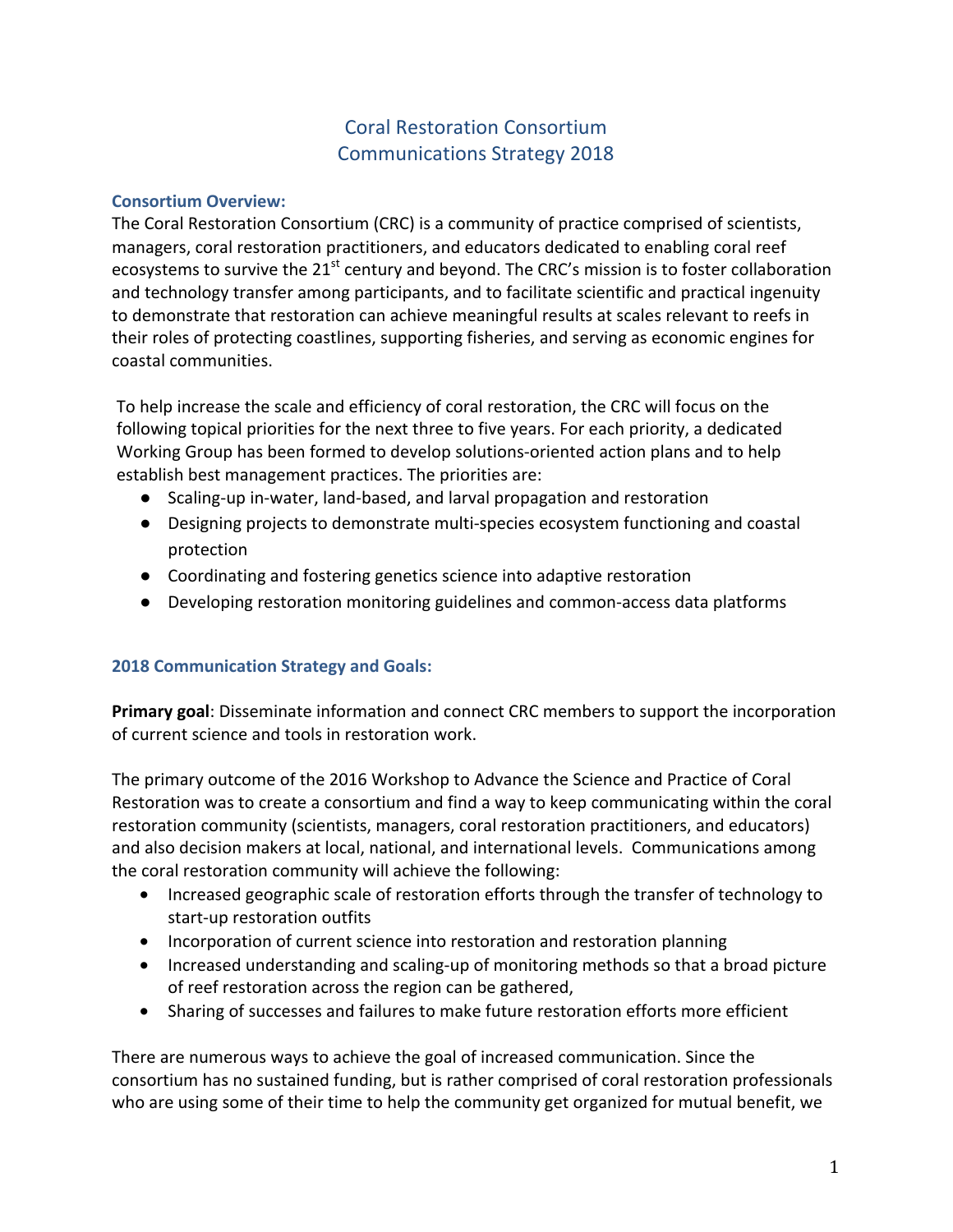must choose the most effective communication tools, delegate responsibilities in creating and maintaining these tools, and be realistic about how much personnel time each tactic takes and whether we have that time.

#### **Audiences:**

The CRC is initially focusing efforts on Caribbean coral restoration, but invites active participation from scientists, managers, and practitioners working in other regions to help expand knowledge and collaboration globally. The communications strategy will follow the same approach of being focused on the Caribbean - with broader participation encouraged.

Our primary target audience is the coral restoration community itself. And most of the tactics described herein for a one-year communications strategy are aimed at the coral restoration community. A secondary target audience is decision makers at local, national, and international levels. Specific tactics for targeting this audience are outlined in the figure at the end of this document. The primary language of the CRC is English. Materials will be translated to Spanish and French as resources permit.

#### **2018 Communications Tactics:**

#### **1. ONE-TIME**

- a. **Logo**
	- i. Objective: for recognition, legitimacy
	- ii. Action: put out a request for ideas in the next e-mail communication
	- iii. Timeline:
		- 1. logos due  $1/2$
		- 2. choice by leadership mtg on 1/25
		- 3. final logo developed by 2/25

#### **2. ON-GOING, REGULAR**

#### a. One-pager fact sheet

- i. Objective: To communicate with decision makers and governments about what the CRC is and how to be involved.
- ii. Action: for ICRI meeting in early Dec, Monica is taking the lead
- iii. Frequency update annually (along w/ website update)

#### b. **E-mail Communication**

- i. Objective: Disseminate information to CRC members
- ii. Actions: Deadline for items to include (in teamwork project "Monthly E-mail Communication" due two weeks before distribution. Draft to Steering Committee one week before distribution. Archive on website and teamwork after distribution.
- iii. Frequency: Monthly on first Tuesday at 10AM beginning Dec. 17
- *iv.* Items to include: \* *items are priorities* 
	- \* research and news summary. Add journal summaries to searchable database on RR toolkit.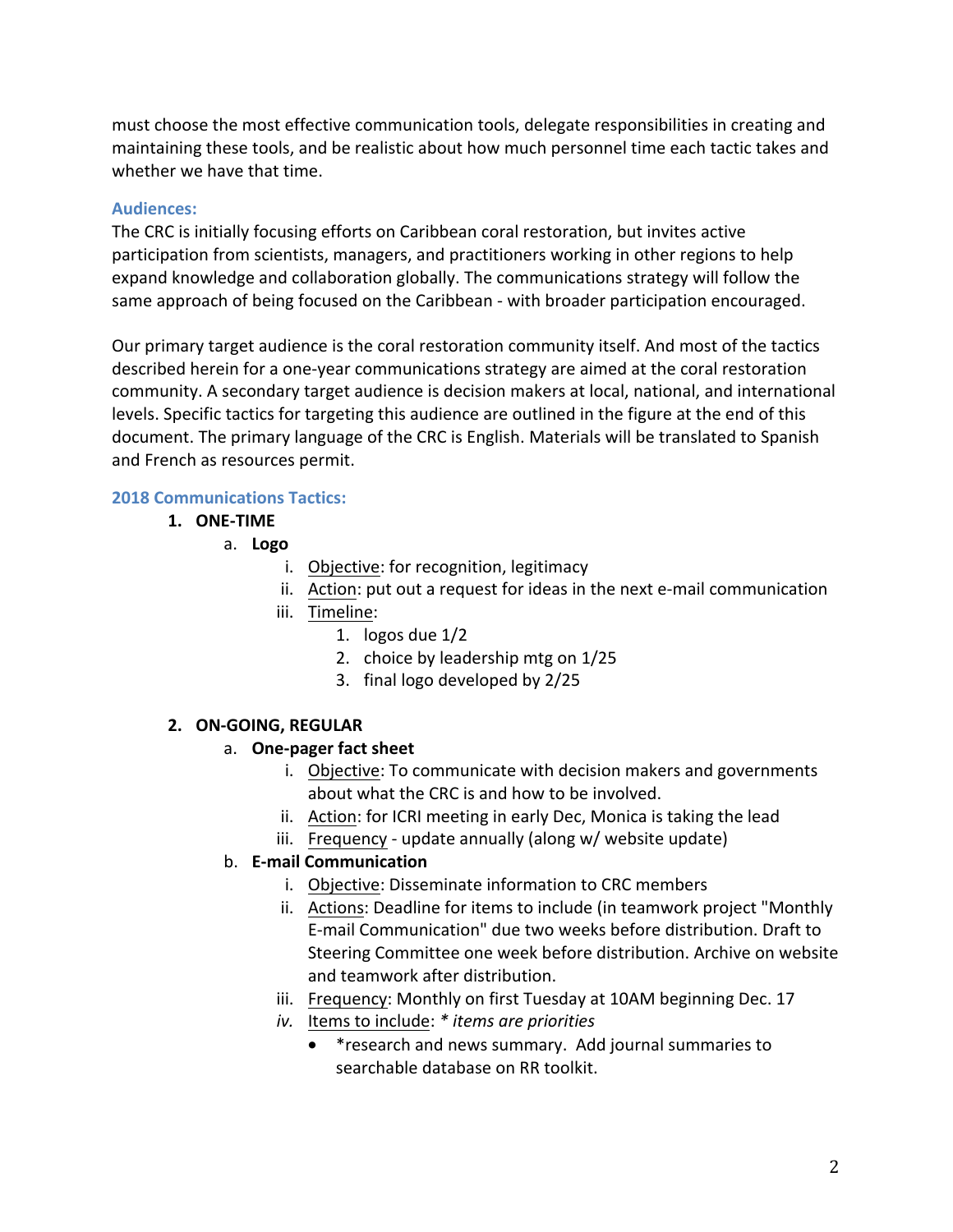- \* calendar / list of upcoming calls webinars, conferences for the next  $\sim$  3 months (link to sign up to the google calendar)
- \*ways of signing up for CRC list serve, working groups etc...
- profile of a restoration in a certain place (maybe this happens only once and a while? - featured restoration story (photo, profile of a person, restoration story (how they started, what they're doing, what technique they use, what do they wish they could do more of...) Use case study template with modifications from RR Network so they can be added to established searchable database
- funding announcements
- updates from WGs and SC
- iob announcements

#### c. **Webinar Series**

- i. Objective: Share best practices and tools, connect managers, students, and scientists with experts on restoration research and practice
- ii. Actions: keep quarterly calendar up to date on teamwork, touch base w WG chairs  $\sim$  2 months before
- iii. Frequency: quarterly, date chosen 6 weeks prior, WG chair responsible for topic
- iv. Schedule:

| Larval Propagation                               | 2/8/17          |
|--------------------------------------------------|-----------------|
| Genetics                                         | May 2017        |
| <b>Global Coral Restoration Project</b>          | May 2017        |
| Live from CRTF                                   | August 2017     |
| Restoration in East Africa and New Toolkit       | Nov 2017        |
| Restoration Genetics Webinar (from Kiel Germany) | Dec 2017        |
| Land-based                                       | Mar 2018        |
| In-water                                         | <b>May 2018</b> |
| <b>Demonstration Projects</b>                    | <b>Aug 2018</b> |
|                                                  |                 |

### d. **CRC** conference

- i. Objective: get the coral restoration community together in person to exchange information (linking science and management, and the domestic and international communities, identifying CRC priorities)
- ii. Action: ID locations, gather a planning committee, work with journal for a special issue, block off dates, identify support for managers and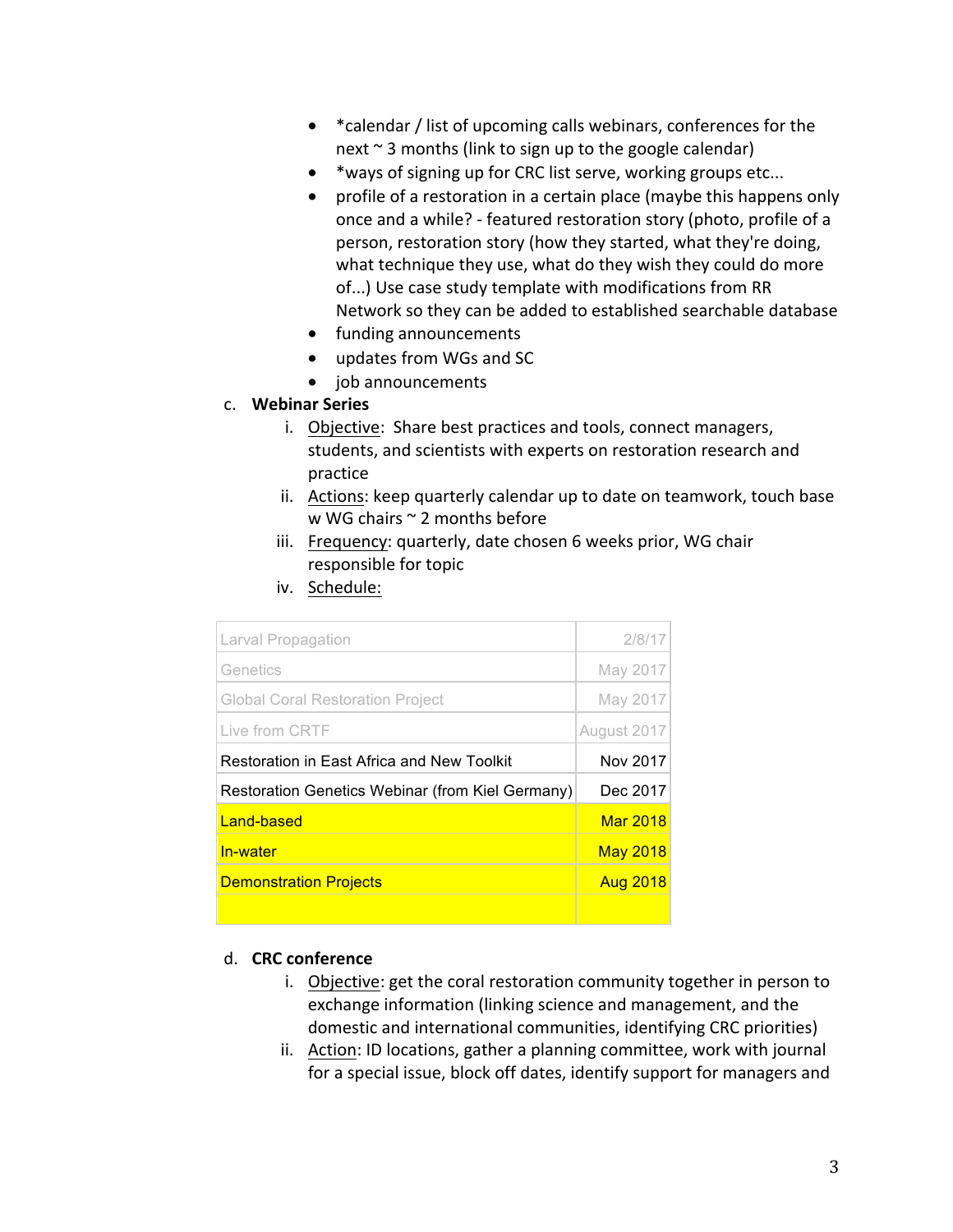researchers from developing countries. Book plenary speakers. See prospectus. 

iii. Frequency: Bi-annual starting 2016

#### **3. ON-GOING, IRREGULAR**

#### a. **Language Translation**

- i. Objective: increase availability of CRC resources for non English speaking restoration practitioners
- ii. Action: gather volunteers from w/in the CRC to translate materials as needed

#### b. **Presenting at Conferences**

- i. Objective: make the existence of the CRC known, make connections for large-scale projects / funding
- i. Action: decide which conferences to target and who should attend, put schedule up on teamwork, website, include on monthly communications

| <b>Meeting Title</b>                    | <b>Meeting</b><br>Date | <b>Meeting</b><br>Location | <b>Meeting</b><br>Website                                                                   | <b>Session</b><br>proposal Abstract<br>deadline | deadline  | <b>Notes</b>                             | <b>Anyone from CRC</b><br><b>Leadership Going?</b> |
|-----------------------------------------|------------------------|----------------------------|---------------------------------------------------------------------------------------------|-------------------------------------------------|-----------|------------------------------------------|----------------------------------------------------|
| National                                |                        |                            |                                                                                             |                                                 |           |                                          |                                                    |
| Conference on                           |                        | <b>New</b>                 | http://conferen                                                                             |                                                 |           |                                          |                                                    |
| Ecosystem                               | August                 | Orleans,                   | ce.ifas.ufl.edu/n                                                                           |                                                 |           |                                          |                                                    |
| Restoration                             | 2018                   | U.S.                       | cer2018/                                                                                    | 10/1                                            |           |                                          |                                                    |
|                                         | early Dec              | Nairobi.                   | https://www.icr<br>iforum.org/ICRI                                                          |                                                 |           | Back to back<br>with UN<br>Environmental |                                                    |
| UN ICRI                                 | 2017                   | Kenya                      | GM32                                                                                        | N/A                                             | N/A       | Assembly                                 | Monica and Lucie                                   |
| European Coral                          | Dec 13-                | Oxford,                    | https://www.op<br>enchannels.org/<br>conferences/eur<br>opean-coral-<br>reef-<br>symposium- |                                                 |           |                                          |                                                    |
| <b>Reef Society</b>                     | 15, 2017               | England                    | 2017                                                                                        | long gone                                       | long gone |                                          | Iliana?                                            |
| Restoration<br>Genetics<br>Workshop     | December<br>7th, 2017  | Kiel,<br>Germany           |                                                                                             | NA                                              | <b>NA</b> |                                          | Iliana, Dirk, Margaret                             |
| International<br>Marine<br>Conservation | June $22-$             | Kuching,<br>Sarawak.       | http://conbio.or<br>g/min                                                                   |                                                 |           |                                          |                                                    |
| Congress                                | 29, 2018               | Malaysia                   | sites/imcc5/                                                                                | 10/16?                                          | 4/6/2018  |                                          | Tom, Jen, Tali                                     |

### 4. **Website**

- a. Objective: share information on the CRC and resources
- b. Actions: Specify what types of updates will be regularly needed on what pages, agree on schedule with RR team for updates that are known. Other updates can be made as needed depending on scope.
- c. Frequency: Updated on agreed upon schedule.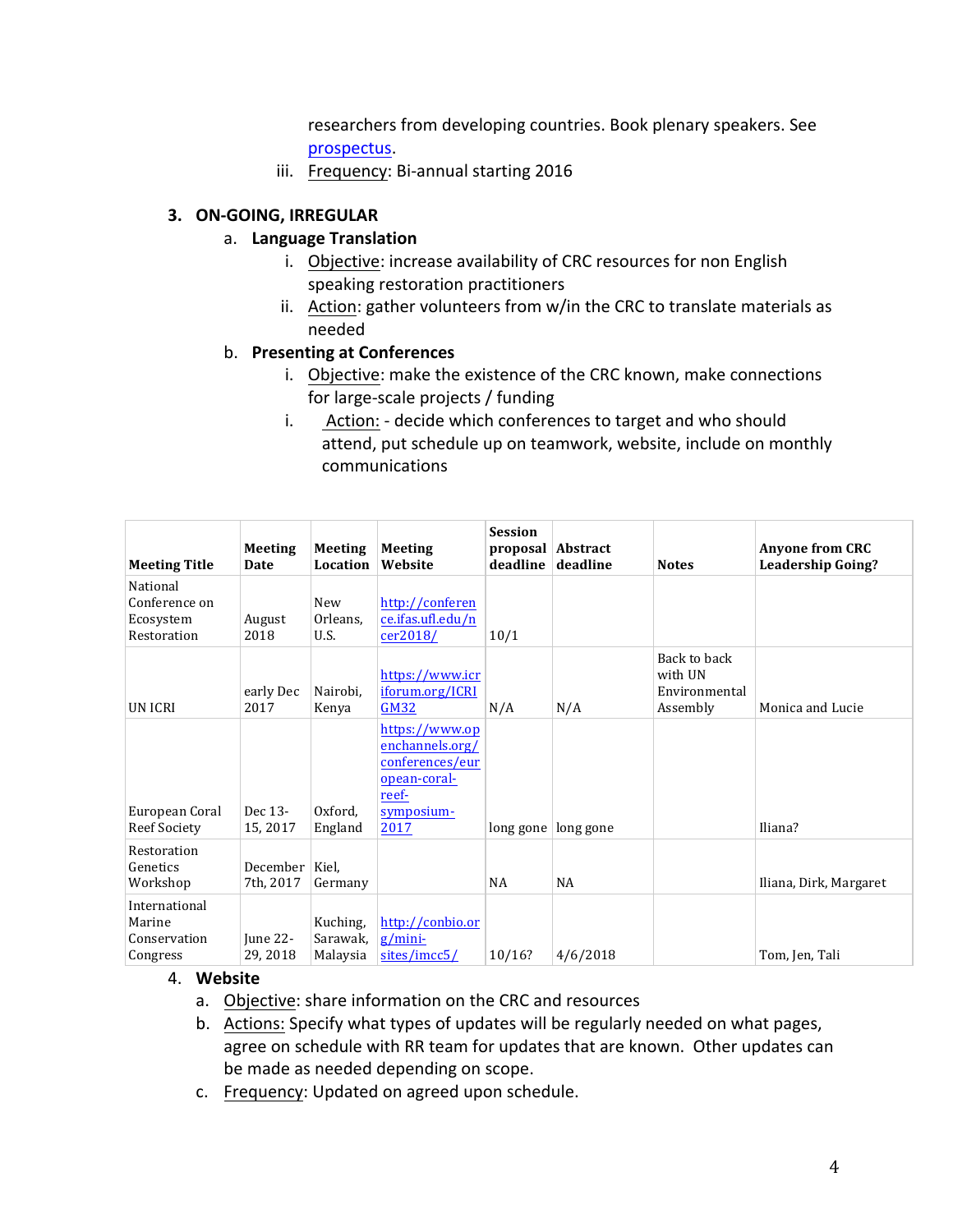- d. Items to include:
	- i. Calendar already linked.
	- ii. Ways to sign up for WGs and for CRC these should always be live
	- iii. Summary notes from WG calls (and SC calls?) to be posted on the Working Groups page to show activity, to be transparent. (Notes: In the section about the calls, we could put 'Notes from previous calls' next to the date for the upcoming call and link to a Box folder with all of the notes files. Then any WG could upload their notes to the Box file and we wouldn't have to update the notes on the website.)
	- iv. Monthly e-mail communication

## **5. Coral Restoration Module on Reef Resilience**

- a. Objective: To synthesize and share new science and best practices on restoration for practitioners
- b. Actions: finalize larval propagation section (TNC and SECORE should have this up and running by Spring 2018), find CRC reviewers for different sections that can check in with RR team over the year to keep sections updated with new tools and science.

## 6. **Reef Resilience Forum**

- a. Objective: To provide an online discussion forum where managers and practitioners can share ideas, challenges and resources and connect directly with experts and each other.
- b. Actions: TNC/RR Network will monitor forum and decide what if anything to include in the monthly communication.
- c. To determine: Decide what else to post in the forum notes from the quarterly WG calls? What else? if someone posts to the forum it should go to Teamwork?? or coral.restoration@noaa.gov - (currently it goes to CRC group member email in-boxes. (CRC Group on RR Network has 87 members.)
- d. Frequency: forum is monitored daily

## 7. **Social Media** -

- a. Objective: communicate with target audiences
- b. Actions: Create a FB Page and post the monthly communication there. (Different from FB Group - which Tom administers (we can change the name of that group to be CRC for consistency). Is the CRC in need of a FB page to maintain or should the already existing pages of CRC members be used to promote the CRC materials?